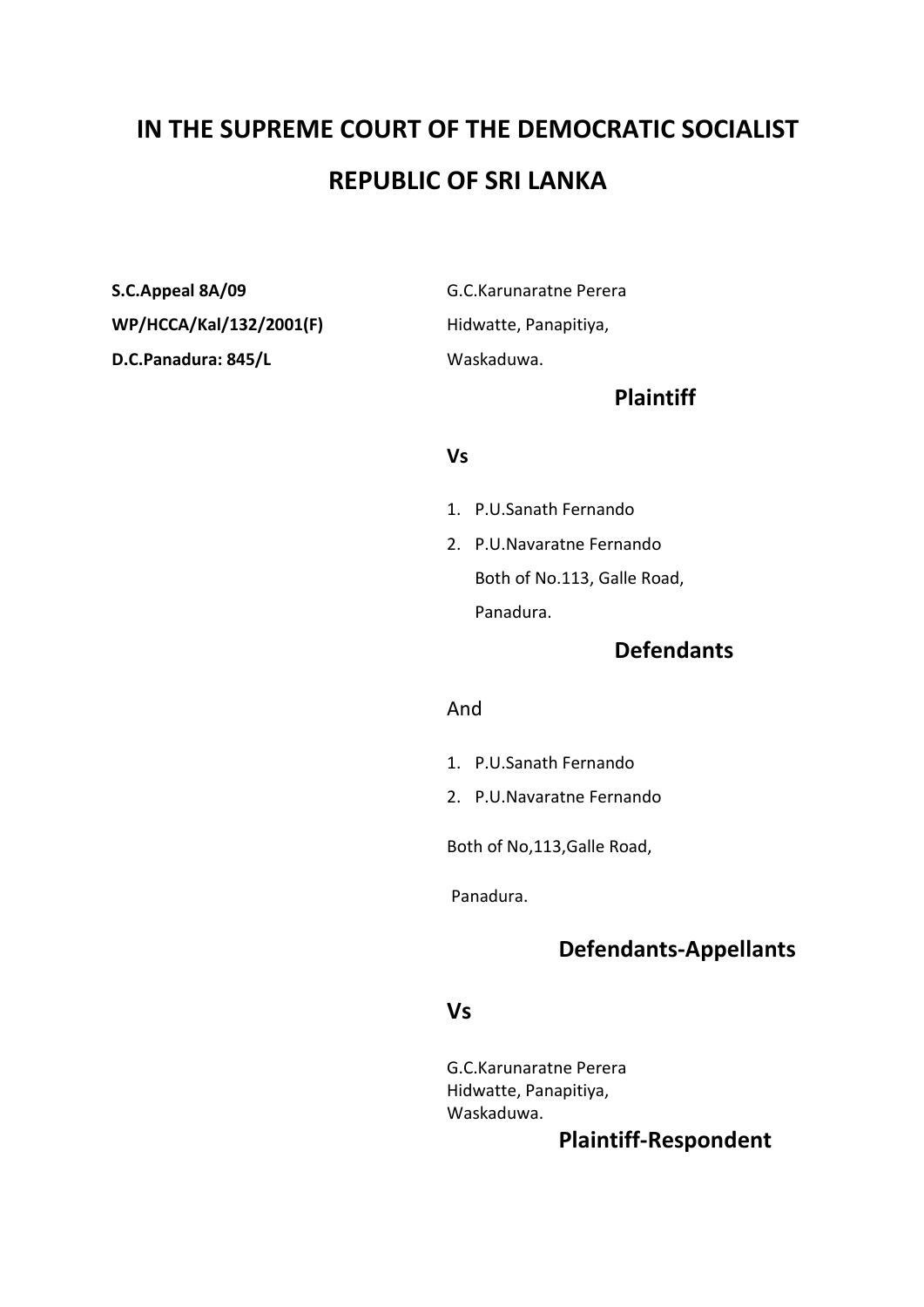# **AND NOW**

G.C.Karunaratne Perera. Hidwatte, Panapitiya, Waskaduwa.

# **Plaintiff-Respondent-**

### **Appellant**

**Vs**

1.P.U.Sanath Fernando

2. P.U.Navaratne Fernando

Both of No.113, Galle Road,

Panadura.

## **Defendants-Appellants-**

# **Respondents**

**Before:** J.A.N.de Silva CJ., N.G.Amaratunga J, R.K.S.Suresh Chandra J.

**Counsel:** H.Withanachchi for Plaintiff-Respondent-Appellant Ranjan Suwandaratne for Defendants-Appellants-Respondents

Argued on: 21<sup>st</sup> January 2011

Decided on: 9<sup>th</sup> May 2011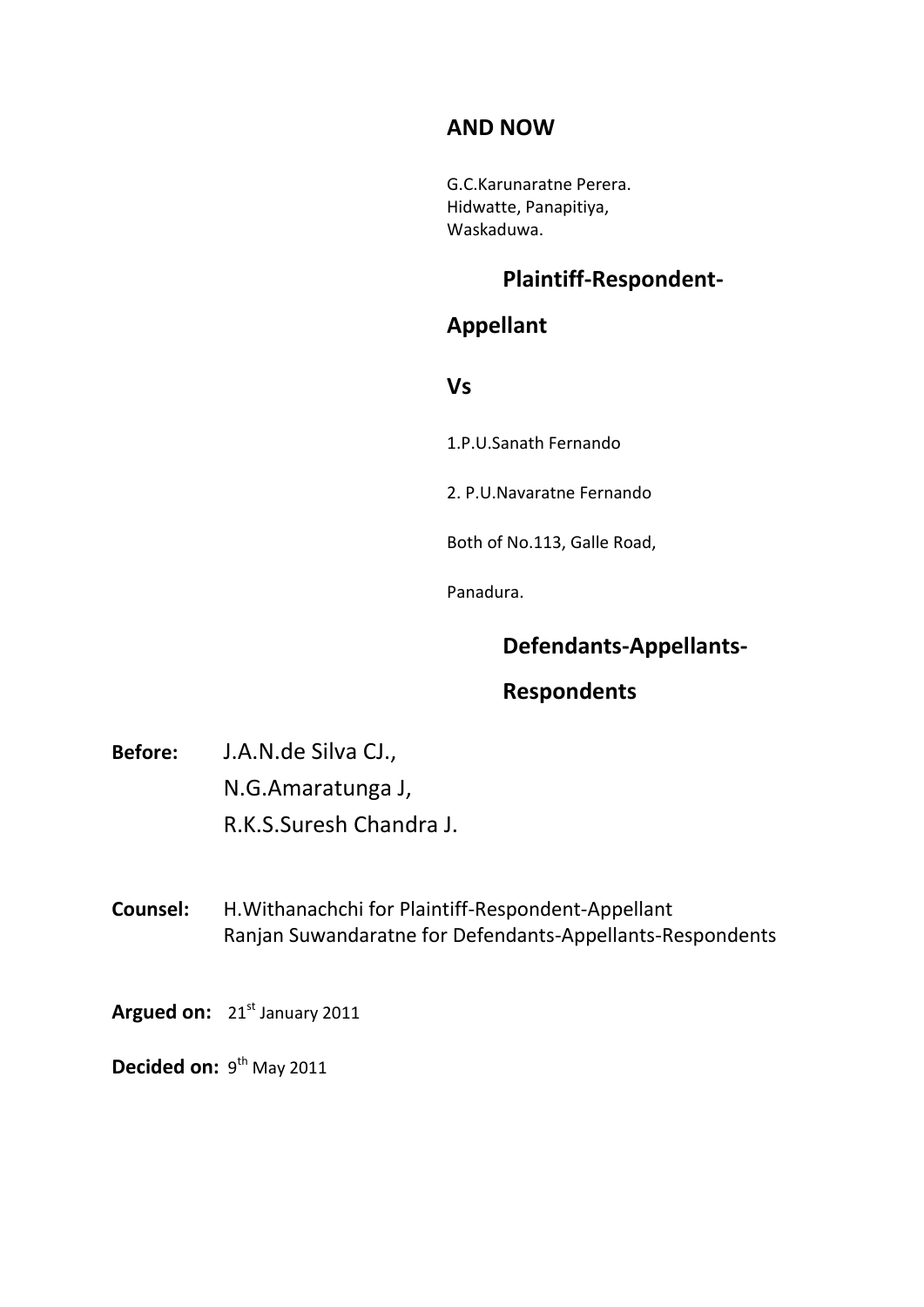#### **R.K.S.Suresh Chandra J,**

This is an appeal from the judgment of the Provincial High Court of the Western Province holden at Kalutara.

The Plaintiff instituted action seeking a declaration that the  $1<sup>st</sup>$  Defendant was holding under a constructive trust in favour of the Plaintiff the property which was the subject matter of the case, for a direction on the Registrar of the court to execute such deed in the event of the  $1<sup>st</sup>$ Respondent refusing to execute such deed and for a declaration that Deed No. 3742 dated 31.05.1993 was null and void.

The Plaintiff in this Plaint had averred that

- (i) That the original owner of the subject matter namely P.H.Rodrigo had caused an amalgamation and a subdivision of the property and that after his death Lot No.1 in the subdivided plan devolved on his widow Bathilda Rodrigo and daughter Swarna Kumari Seneviratna respectively
- (ii) That the said two persons by Deed No. 14046 conveyed the said Lot No.1 to the Plaintiff.
- (iii) That in May 1987 the Plaintiff when in need of a sum of Rs. 50,000 had obtained a loan from Weda Malini Dharmalatha but on condition that an outright transfer be made to her which the Plaintiff had agreed had executed Deed No. 147 dated 05.05.1987.
- (iv) That by the said transaction the Plaintiff did not convey the beneficial interest and that the transferee held the property in trust till the sum of Rs. 50,000 was repaid with interest at 24%.
- (v) In December 1987 Dharmalatha had wanted her money back and the Plaintiff too needed more money he had negotiated with the  $2^{nd}$  Defendant who had agreed to advance the sum of RS. 75,000 at an interest of 36% on condition that a transfer was effected in favour of his son the  $1<sup>st</sup>$  Defendant.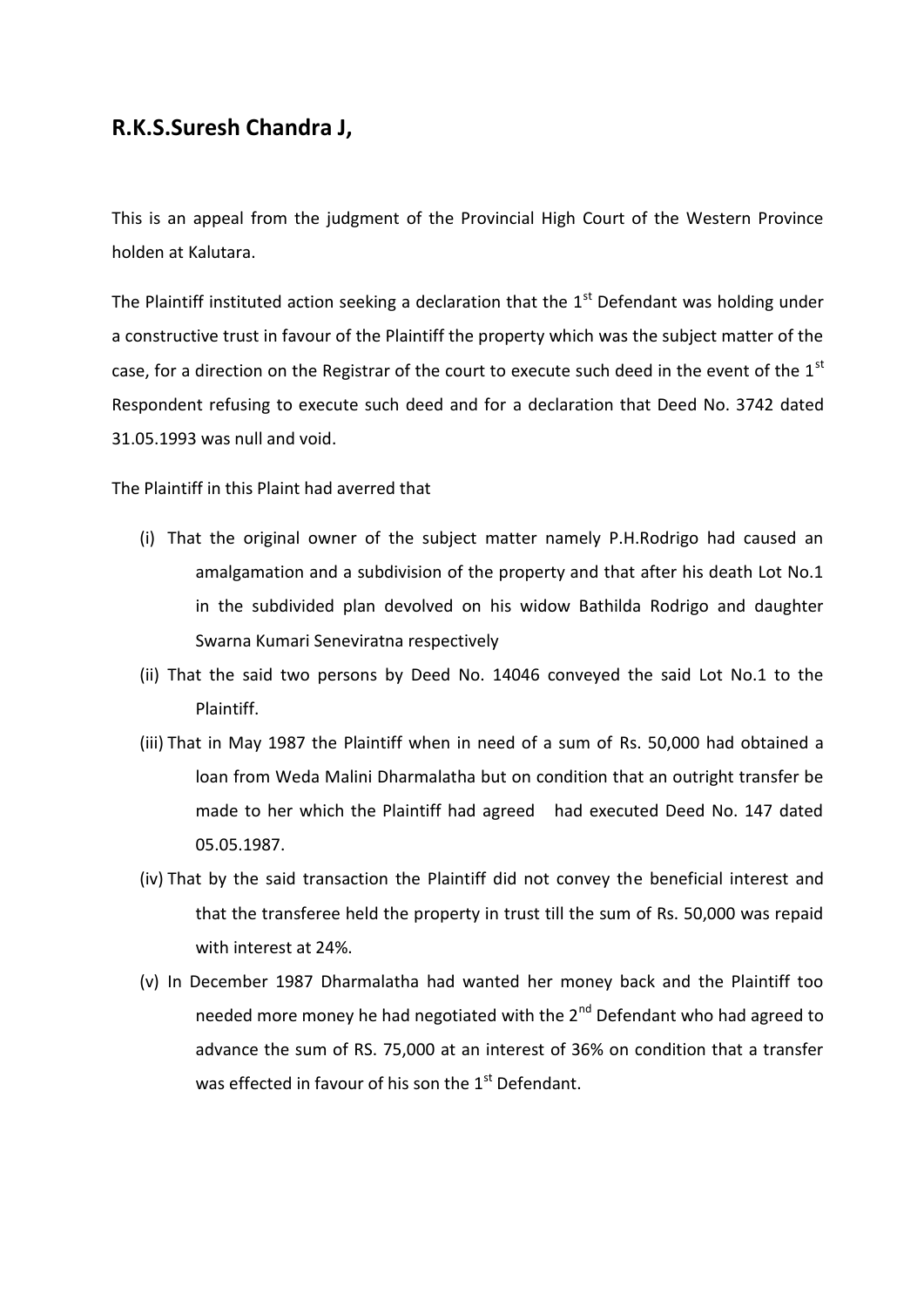- (vi) The Plaintiff had thereafter executed Deed No. 581 as agreed on 16.12.1987 with Dharmalatha signing as the transferor and the Plaintiff signing as a witness to signify the subsistent constructive trust.
- (vii) The possession of the said property had remained with the Plaintiff throughout.
- (viii) After the said transaction the Plaintiff had constructed a house thereon worth Rs. 600,000 and the value of the land alone was estimated at Rs. 400,000 as at 1987.
- (ix) In order to negate the said constructive trust the  $1<sup>st</sup>$  Defendant had by Deed No. 3742 dated 31.05.1993 purporting to convey once  $1/6^{th}$  share to the  $2^{nd}$  Defendant.

The Defendants filed their answer and stated that the Plaintiff had by Deed No. 147 had transferred the property to Weda Malini Dharmalatha who in term had by Deed No. 581 conveyed the same to the  $1<sup>st</sup>$  Defendant for valuable consideration, that the Plaintiff was permitted to occupy the land and the said deeds been outright transfers there was no constructive trust.

The pivotal issue in the case was whether the deeds 147 and 581 were subjected to a constructive trust or whether they were absolute transfers. The Learned District Judge held in favour of the Plaintiff and held that the said deeds were not absolute transfers. On appeal to the Civil Appellate High Court the Judgment of the District Court was set aside and judgment was entered in favour of the Defendants.

On an application by the Plaintiff seeking leave this Court had granted leave on the following questions :

- (i) Did the Civil Appellate High Court misdirect itself by concluding that there was no evidence to establish a constructive trust from Weda Malini or the Defendants?
- (ii) Did the High Court err in law by failing to take into consideration that the District Court was satisfied with regard to the attendant circumstances surrounding the transaction between the parties?
- (iii) Has the said High Court misdirected itself in law by drawing an inference from the alleged failure to deposit the money in Court to establish the bona fides of the Appellant?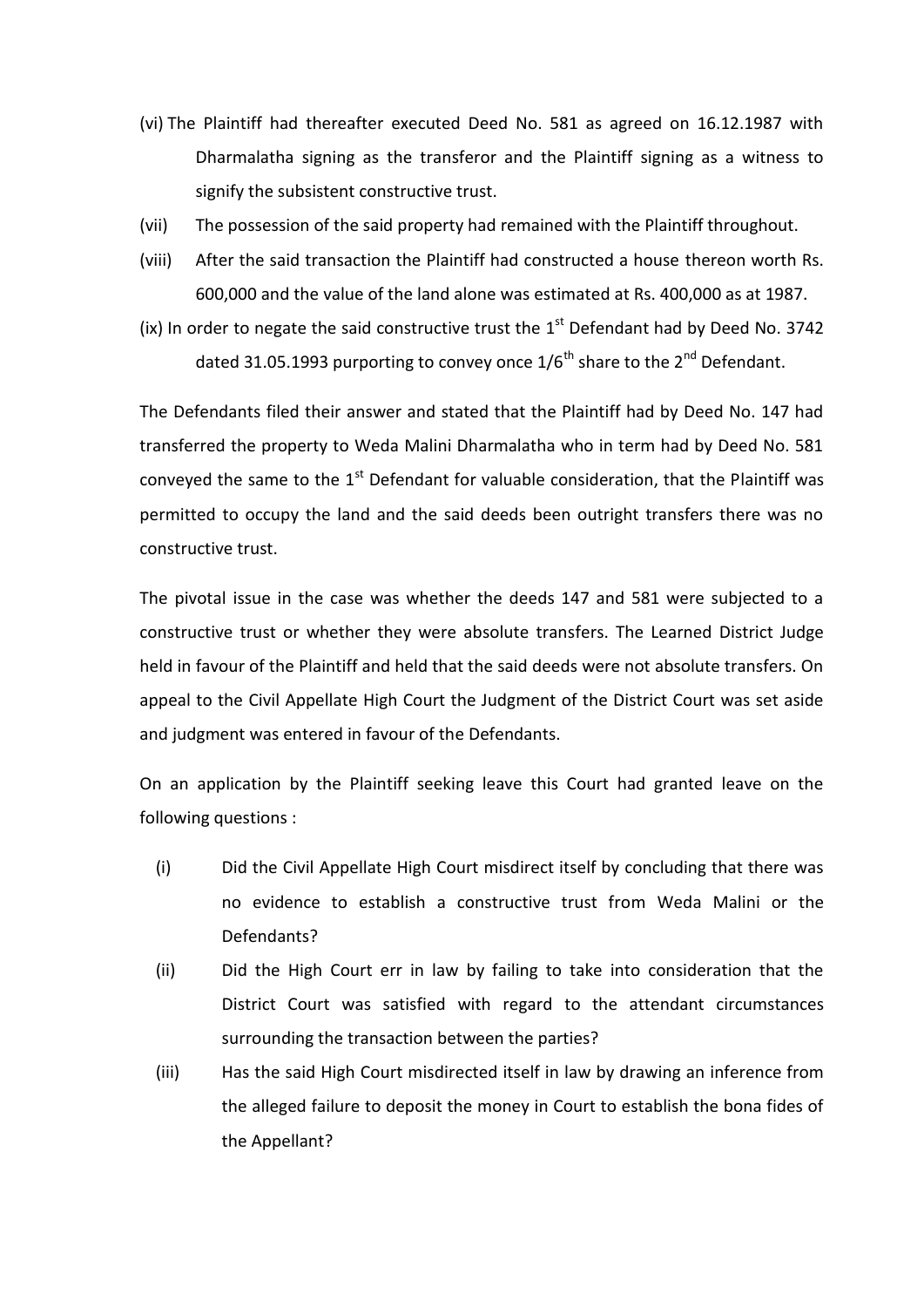The facts relating to this case as per the evidence led by the parties needs consideration in answering the above questions of law in which leave was granted.

It is not in dispute that prior to 1987 that the Plaintiff was the owner of the said land the Plaintiff by Deed No.147 dated 1987 had conveyed the said property which on the face of it appears as an absolute transfer however the evidence before the District Court was to the effect that it was not an absolute transfer as it had been executed for the granting of a loan of Rs. 50,000 with interest at 24%. The Plaintiff in his evidence before Court stated that since Dharmalatha the transferee on Deed No. 147 had wanted her money back and he too had wanted more money had made arrangements with the 2<sup>nd</sup> Defendant to obtain a sum of Rs. 75,000 at 36% interest on the basis of a transfer of the property being effected in favour of the  $2^{nd}$  Defendants son the  $1^{st}$  Defendant. It is in that light that Deed No 581 had been executed on 16.12.1987 by the said Dharmalatha with the Plaintiff signing as a witness to the said deed. The said Deed No. 581 on the face of it appears to be an absolute transfer. Right throughout these transactions the Plaintiff had not parted with possession of the property nor had the transferees on the said deeds 147 and 581 obtained possession he had in fact constructed a house on the said land obtained a subsidy for coconut cultivation on the land and had even taken an electricity supply to the house. The Plaintiff had produced a letter dated 15.07.1992 (P9) purported to have been sent by the  $2^{nd}$  Defendant asking the Plaintiff to see him and finalise the matter. The Plaintiff had also been charged in the Magistrates Court on a complaint made by the  $2<sup>nd</sup>$  Defendant regarding a cheque for Rs. 50,000 given by the Plaintiff in which case the Plaintiff had been discharged. The Plaintiff had also got to know that the  $1<sup>st</sup>$  Defendant had also transferred an undivided  $1/6^{\text{th}}$  share of the land to the  $2^{\text{nd}}$  Defendant by Deed no 3742 dated 31.05.1993. The Plaintiff had also sated in evidence that he had allowed his sister in law to occupy in the house constructed in the said land regarding in the said land which there was no objection by the Defendants. There was also evidence that the  $2<sup>nd</sup>$  Defendant had visited the Plaintiff from time to time to collect interest in respect of the loan given by him. It is in these circumstances that the Learned District Judge had come to the conclusion that there had been no absolute transfer of the property in question by the Plaintiff.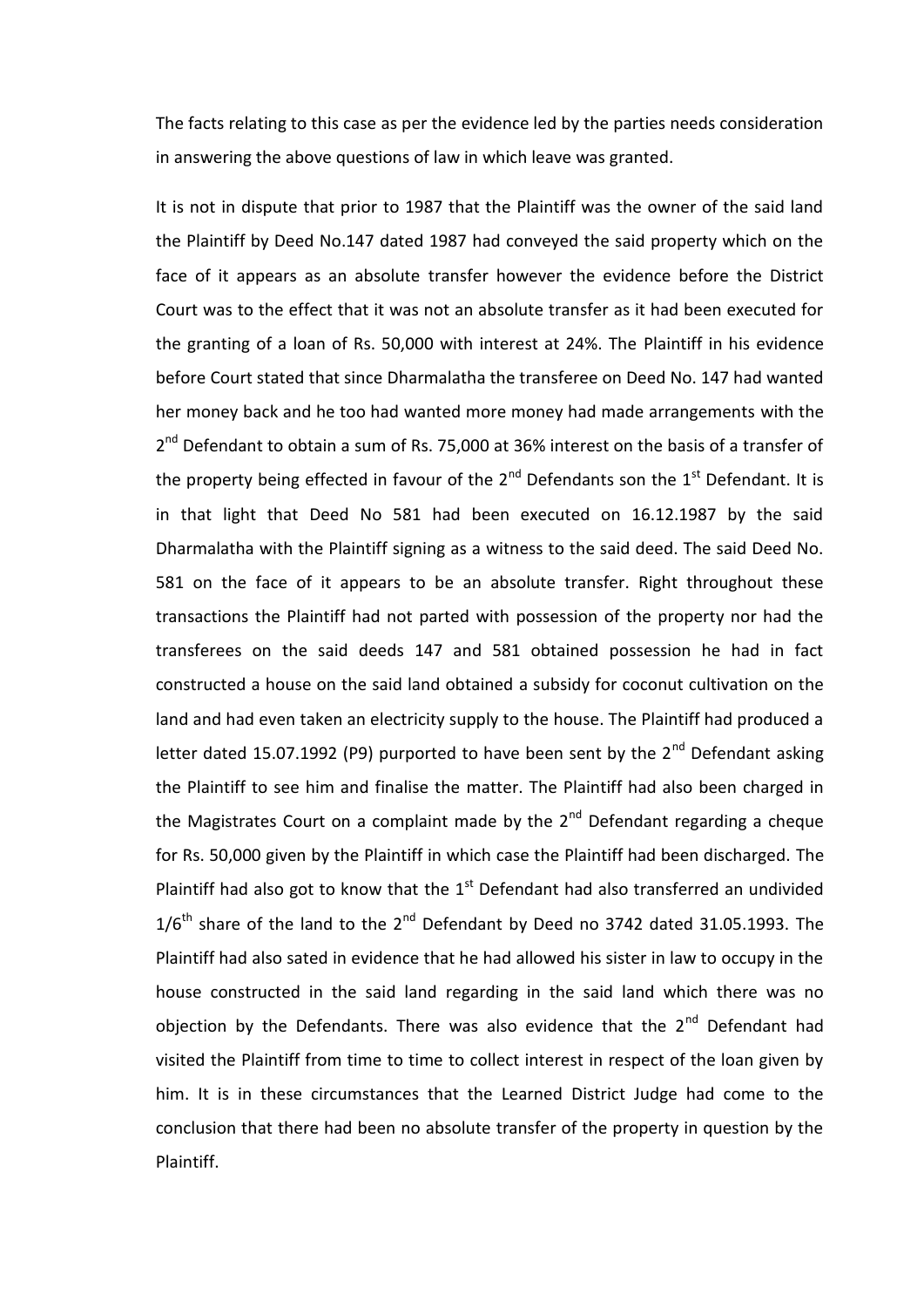In the present case there are two Transfer Deeds which have to be considered as to whether they have been absolute transfers or conveyances creating constructive trusts. It would be apparent from the evidence that the first transaction was not an absolute transfer as seen from the evidence but the question arises as to what was conveyed by the transferee on the first transaction to the transferee on the second transaction since the first transferee that is Dharmalatha did not have absolute title to the property what she could convey to the  $2^{nd}$  defendant was only the right she had in respect of the said property which was not absolute title. In these circumstances it would be necessary to conclude that both transfers did not convey absolute title to the transferees and that they held the property in trust for the transferor as the transferor in both instances had not intended to convey the beneficial interest in respect of the property. This is in line with the principle laid down in s.83 of the Trusts Ordinance which states that -

"Where the owner of property transfers or bequeaths it, and it cannot reasonably be inferred consistently with the attendant circumstances that he intended to dispose of the beneficial interest therein, the transferee or legatee must hold such property for the benefit of the owner or his legal representative."

In *Muttamma v Thiagaraja* (1961) 62 N.L.R 559 Basnayake C.J held referring to s.83 of the Trusts Ordinance that, "The section is designed to prevent transfers of property which on the face of the instrument appear to be genuine transfers, but where an intention to dispose of the beneficial interest cannot reasonably be inferred consistently with the attendant circumstances. Neither the declaration of the transferor at the time of the execution of the instrument nor his secret intentions are attendant circumstances. Attendant circumstances are to my mind circumstances which precede or follow the transfer but are not too far removed in point of time to be regarded as attendant which expression in this context may be understood as "accompanying" or "connected with". Whether a circumstance is attendant or not would depend on the facts of each case."

The above principle has been illustrated in the case of *Dayawathie v Gunasekera* (1991) 1 Sri LR 115 where similar circumstances were dealt with by the Court and where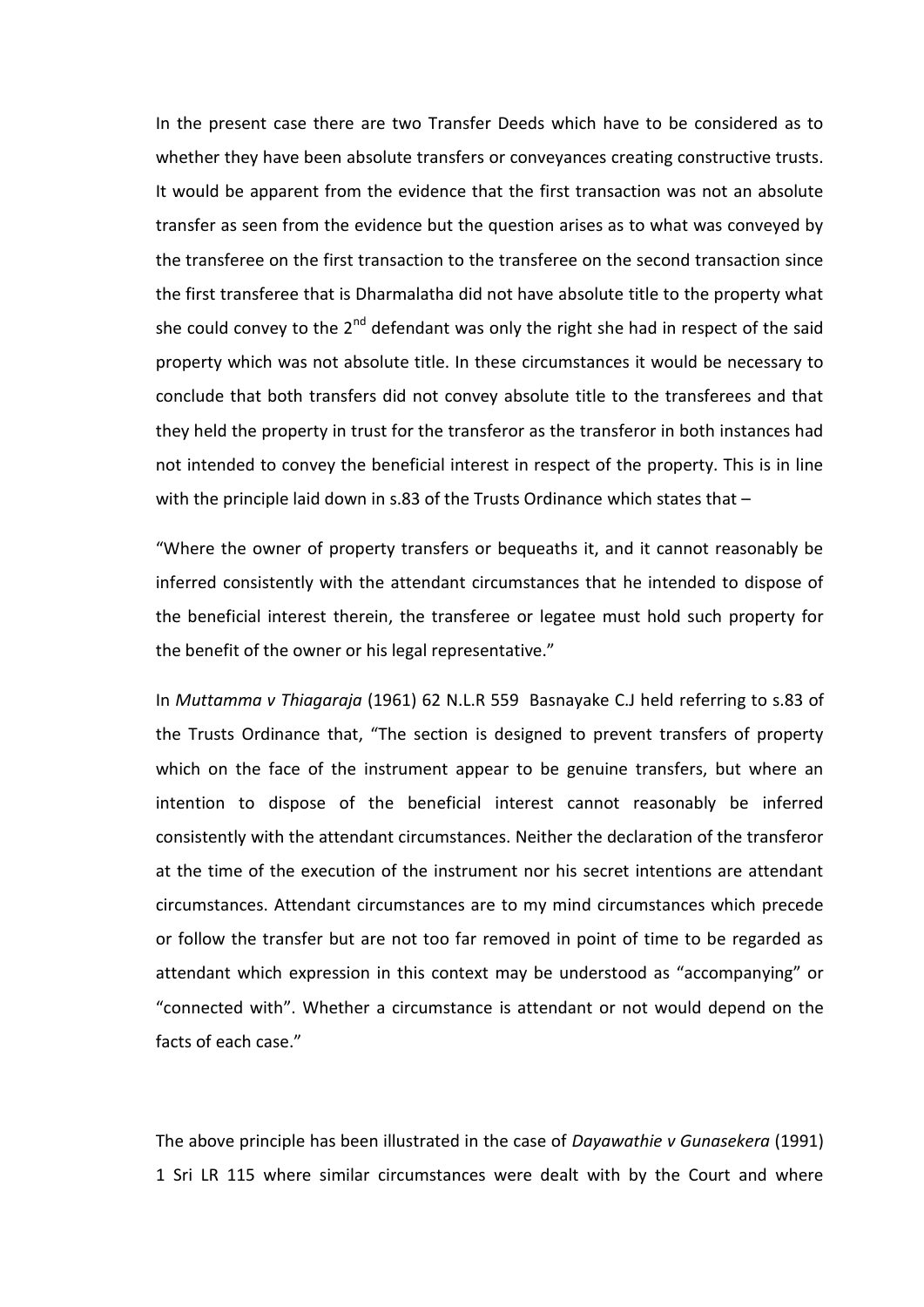Dheeraratne J held that if the relevant "attendant circumstances" were sufficient to demonstrate that the Plaintiff hardly intended to dispose of his beneficial interest then it would be logical to elucidate that the beneficial interest of the property was not parted with by the Plaintiff. Most of the attendant circumstances referred to in the Dayawathie case are very similar to the present case which the Learned District Judge had adequately considered.

The Civil Appellate High Court was in error in concluding that the Plaintiff had failed to establish that he reserved the beneficial interest when effecting the conveyances, where as the Learned District Judge had arrived at the conclusion on the abundance of evidence placed before Court that the transactions effected by the Plaintiff had been loan transactions.

The Civil Appellate High Court in the course of its judgment had stated that the Defendant had inspected the title relating to the land prior to the transaction and that was the correct procedure to be followed prior to the transfer of a property and that thereafter the deed had been executed and registered in the Land Registry inclined that following such a procedure would tantamount to a transfer which would confer absolute title to the transferee. This by itself would not confer title to a transferee as it would be prudent to check the title by inspecting the Land Registry before entering in to a loan transaction. Therefore the above conclusion of the Civil Appellate High Court does not appear to be sound.

The Civil Appellate High Court went on to state further that the Plaintiff should have deposited the money that he claimed to have borrowed with the interest due thereon when instituting his action in order to show his bona fides. The case that was filed by the Plaintiff was on the basis of creation of a constructive trust although there was a transfer of the property on the face of the deed that was executed in favour of the  $1<sup>st</sup>$ Defendant. It is usual to deposit in a matter relating to specific performance of a sales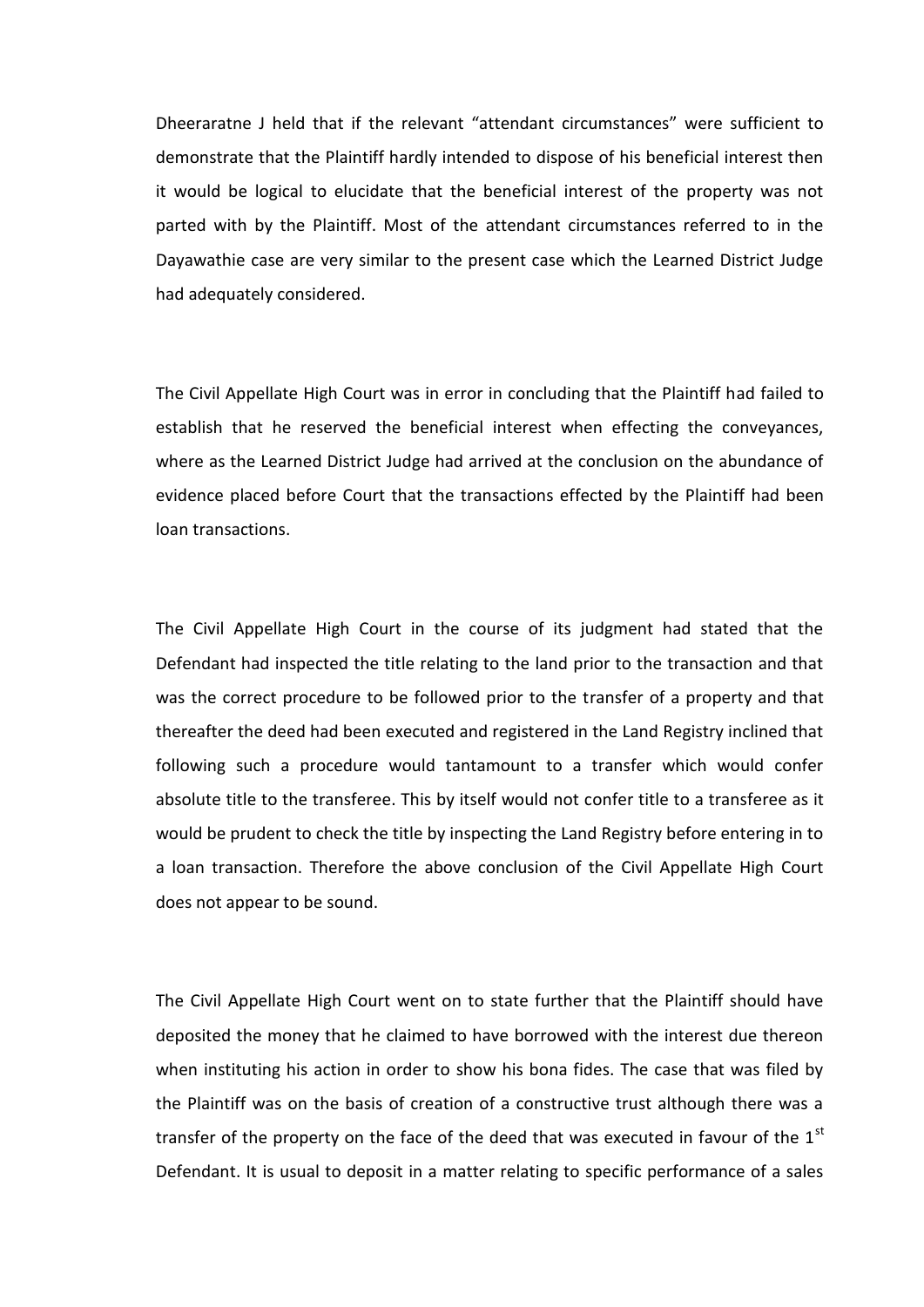agreement it is necessary to deposit the money agreed upon for the purchase by the buyer in Court when instituting action. It would appear that the High Court was drawing a parallel to such a transaction in stating that the Plaintiff should have deposited the money in Court as aforesaid. The mere fact that the Plaintiff has sought in his prayer in his Plaint for execution of a deed in favour of the Plaintiff after cancelling the Deeds that are in favour of the Defendants does not necessitate the depositing of such monies when he initiated the action. The High Court has therefore erred in that respect.

In the above circumstances the judgment of the Civil Appellate High Court is set aside and the questions of law set out above are answered in favour of the Plaintiff.

It is a matter of general observation that this case is yet another demonstration of a practice prevalent in many parts of the country where unofficial money lenders lend money to persons who seek the assistance when in need of money and the borrowers have very often no option but to agree to very high rates of interest for which no document is given and further they are compelled to effect transfers of the property in order to obtain such loans. In addition they resort to obtaining signed blank cheques from the borrower, post dated cheques, promissory notes, powers of attorney and sometimes rental agreements or lease agreements to give the impression that the borrower is permitted to be in possession regarding such properties. Very often such borrowers have no choice in the matter but to agree to such terms and sign documents which are detrimental to them. However in most of these instances the borrower remains in possession of the property throughout. When the borrower is unable to settle the loan and the interest during the agreed period of time (which is generally not specified in any document) disputes arise between them as the lenders thereupon seek to claim title to the property which is really kept as security on the strength of the Deed of Conveyance which on the face of it would appear to be an outright transfer. Such lenders dislike the execution of mortgage bonds or entering into agreements to reconvey as they would have to resort to litigation to recover their monies and also they would not be in a position to put down in writing the exorbitant rate of interest that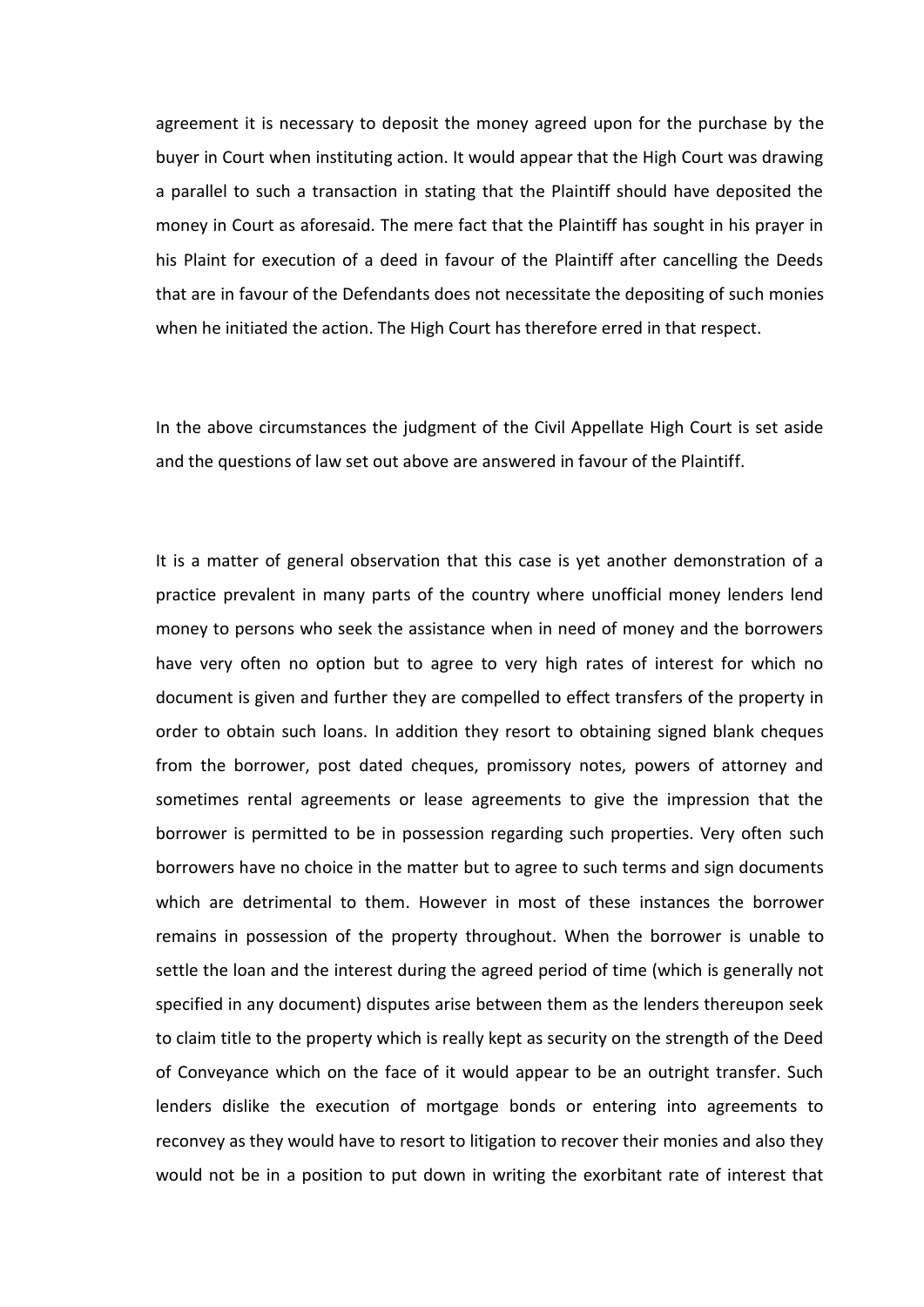they would charge. This trend appears to have evolved over the years as it is not easy to obtain loans from recognised financial institutions and banks. Banks generally impose stringent conditions for borrowers and also require satisfactory credit worthiness of the borrowers, a regulated income, the requirement of being tax payers, and the capacity to repay etc in addition to the formal procedures that have to be followed which is not sometimes affordable and also the delay in going through such processes. If such institutions adopt much more flexible measures in respect of granting loans it would have the impact of preventing the occurrence of the type of transactions which take place which benefit unofficial money lenders. Further if such financial institutions and banks carry out awareness measures among specially the rural folk about the facilities that can be made available to them by reaching out to them it would help such persons of being victims at the hands of unofficial money lenders.

The Plaintiff in the prayer to his Plaint which was filed on  $22<sup>nd</sup>$  June 1993 prayed that he be allowed to deposit the sum of Rs. 75,000 that he borrowed together with the interest at 36% per annum to the Defendants and obtain a conveyance in his favour. The Deed in favour of the  $1<sup>st</sup>$  Defendant No. 581 had been executed on 16.12.1987 and the action had been filed in 1993 in the District Court of Panadura. The District Court proceedings were concluded with the entering of the judgment dated 07.07.2001 in favour of the Plaintiff. The Appellate procedure has taken a further 10 years and now reached the culmination point in 2011. 24 years have lapsed since the execution of Deed No. 581 inflation rates have varied and are very much on the rise in the present era. The District Court had given judgment in favour of the Plaintiff as prayed for in his Plaint this would mean that he would have to pay Rs. 75,000 together with interest at 36%. It would not appear to be reasonable in these circumstances of this case to subject the Plaintiff to pay the interest of 36% to cover the entire period that the matter was under litigation which would come to a period of 18 years. It would be reasonable to subject him to pay the said some of Rs. 75,000 together with interest at 36% per annum for a period of 10 years in order to get the Deed executed in his favour.